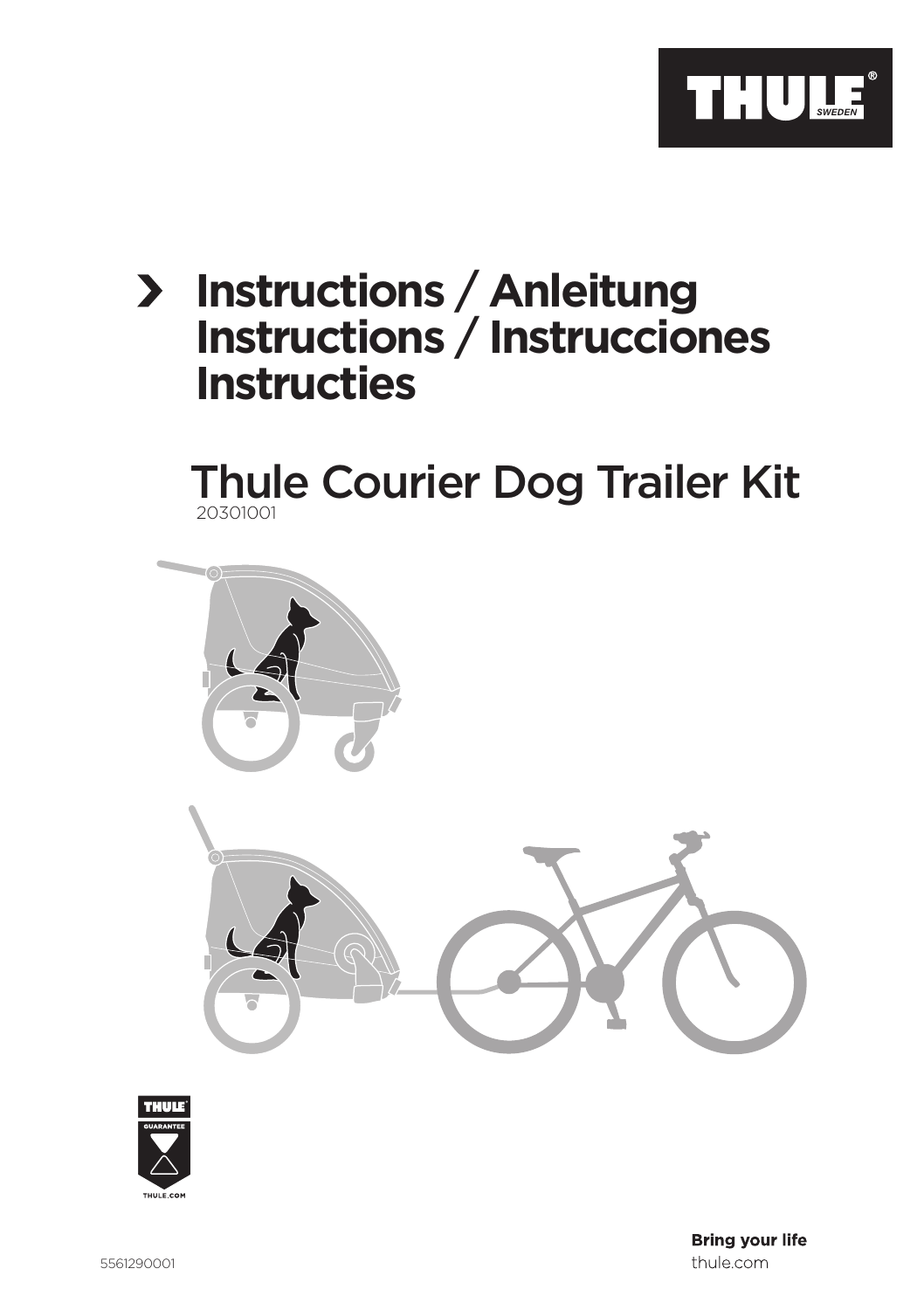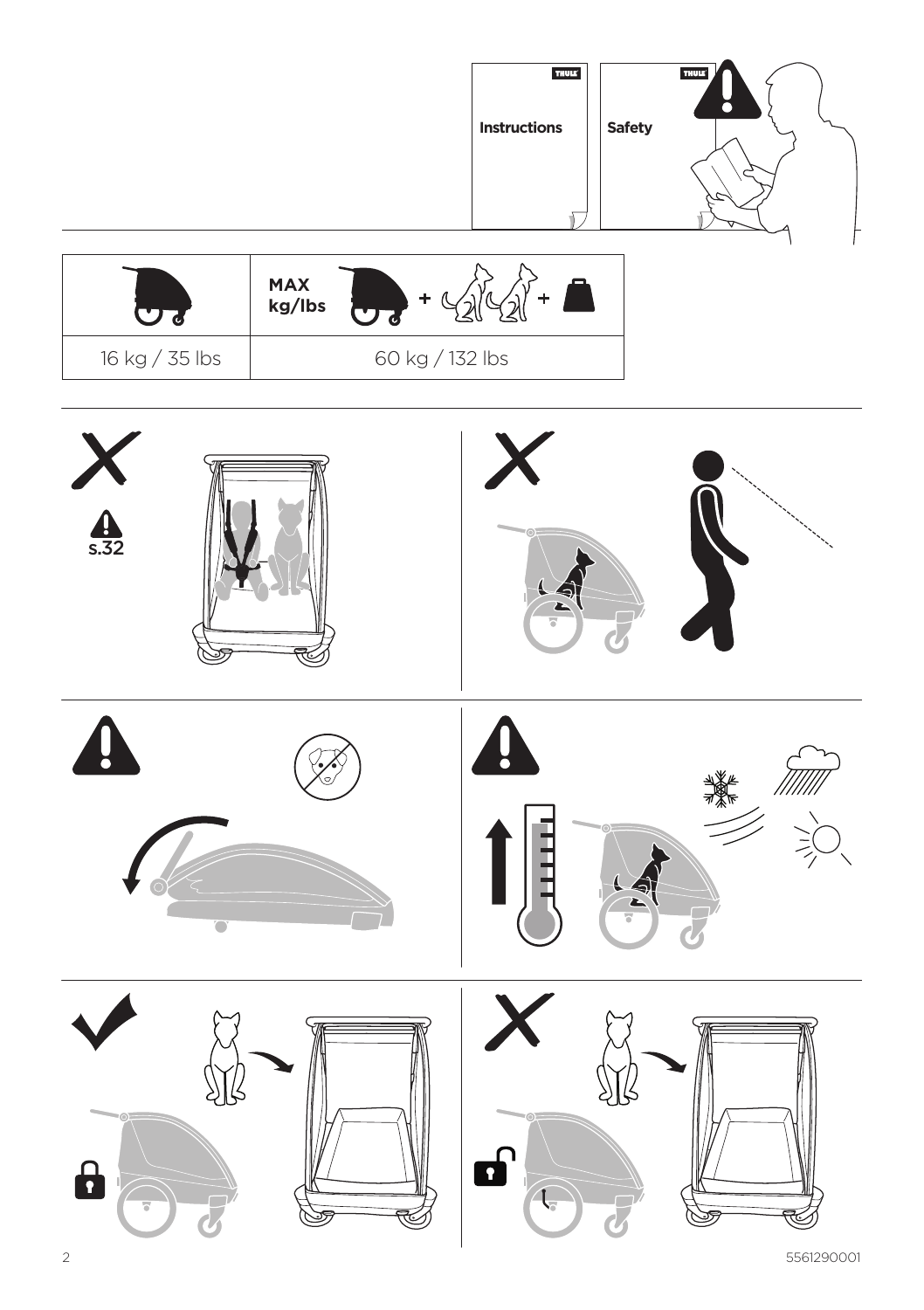



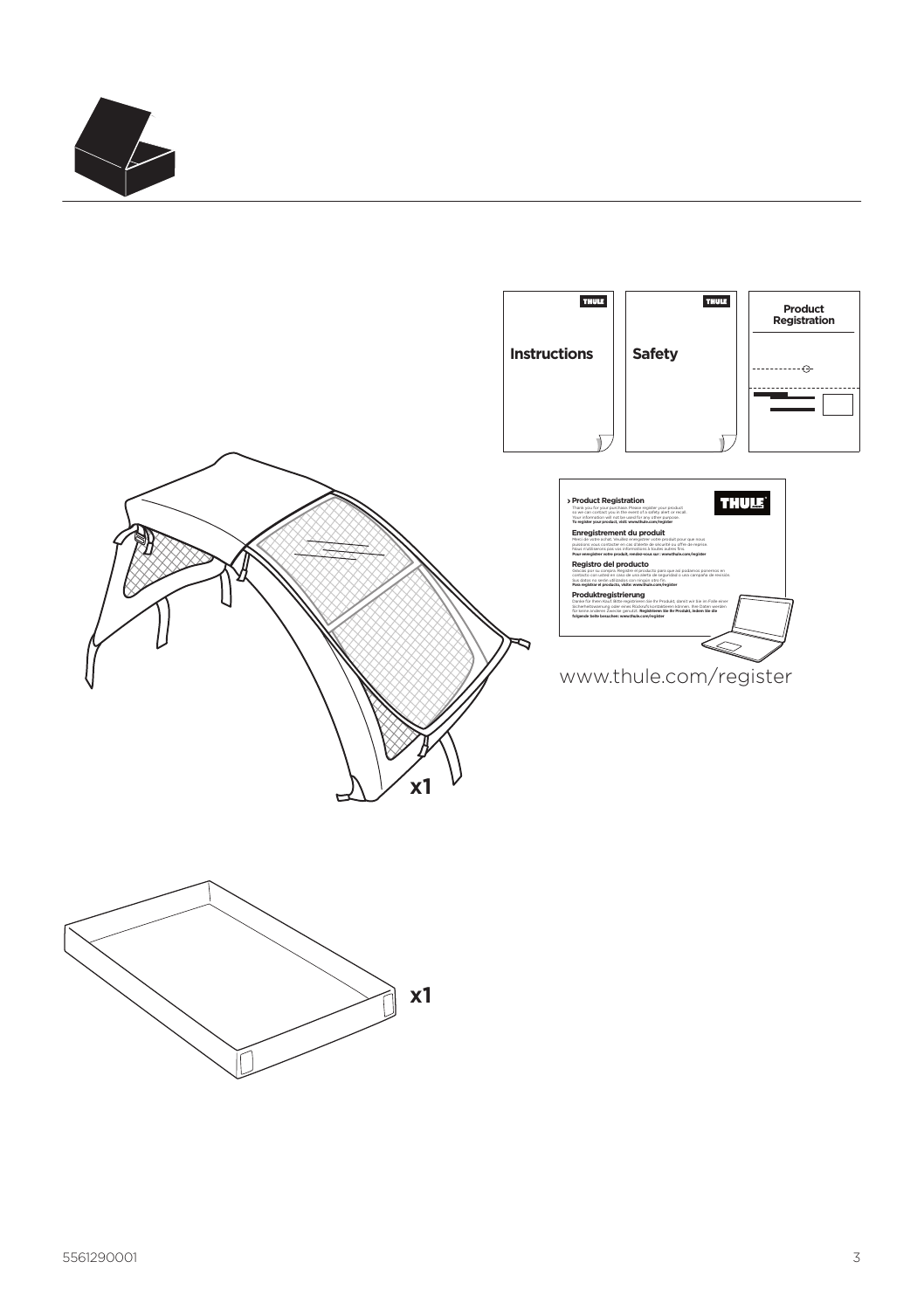



 $\ddot{\boldsymbol{\Theta}}$ 





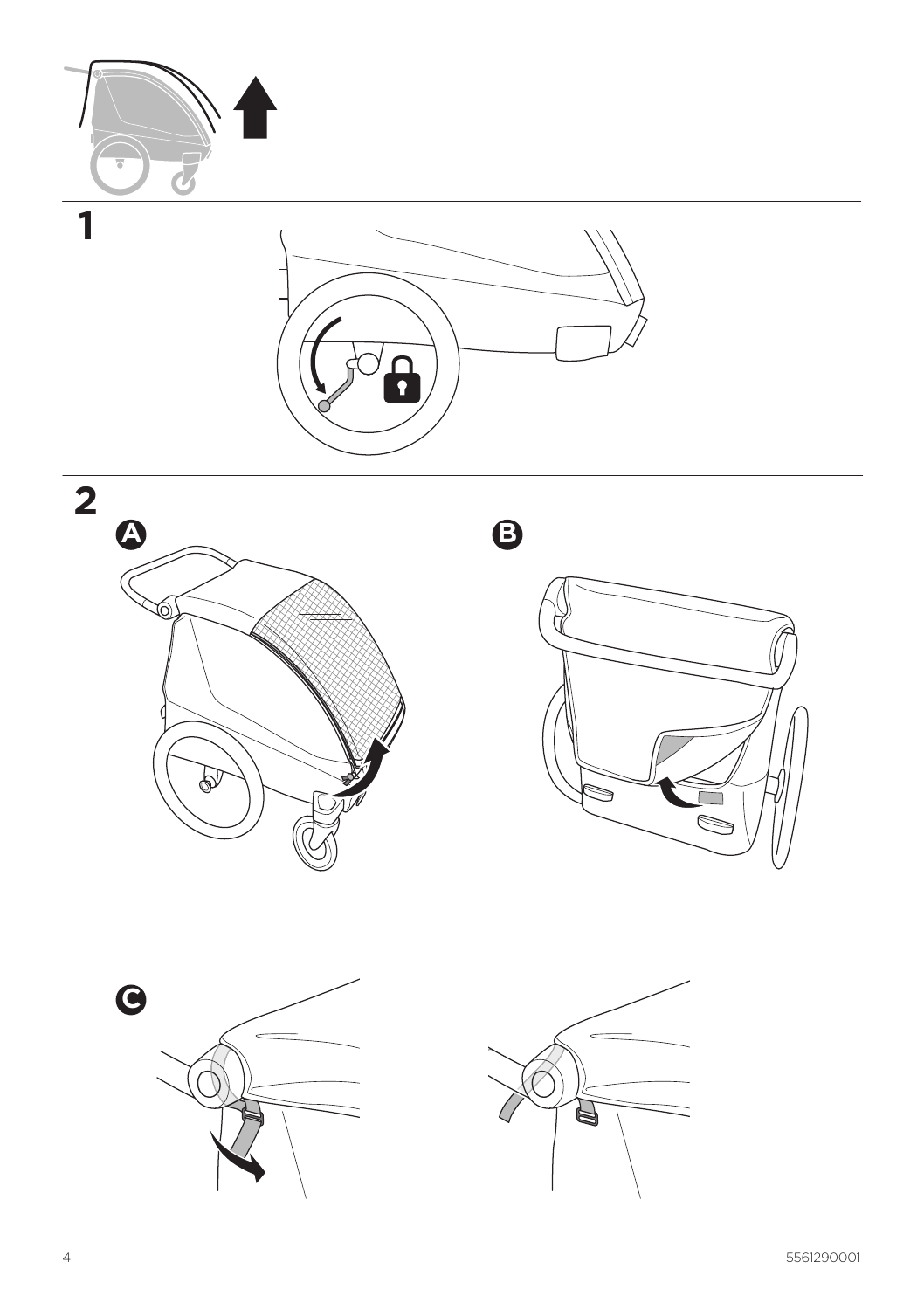





 $\bigodot$ 

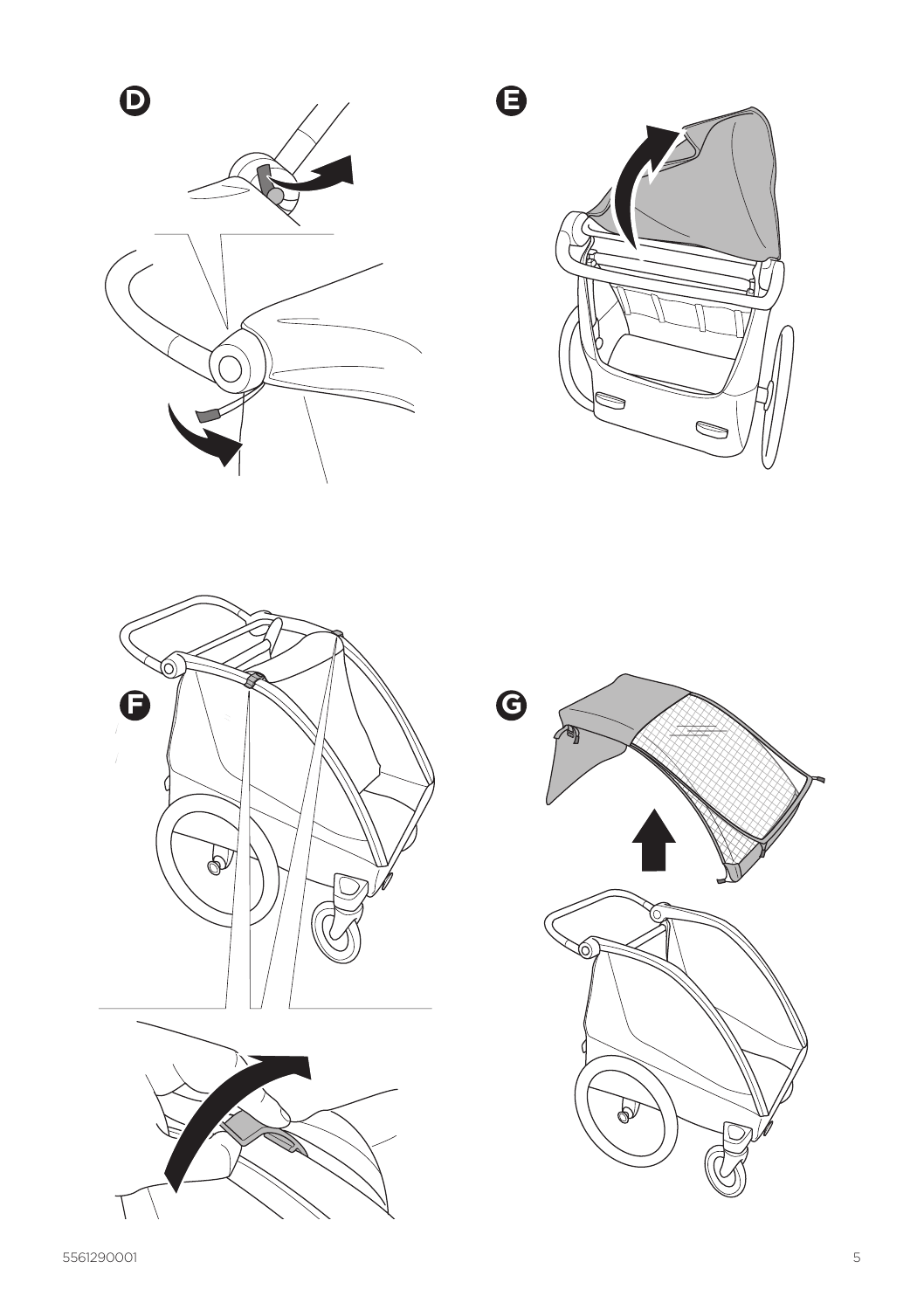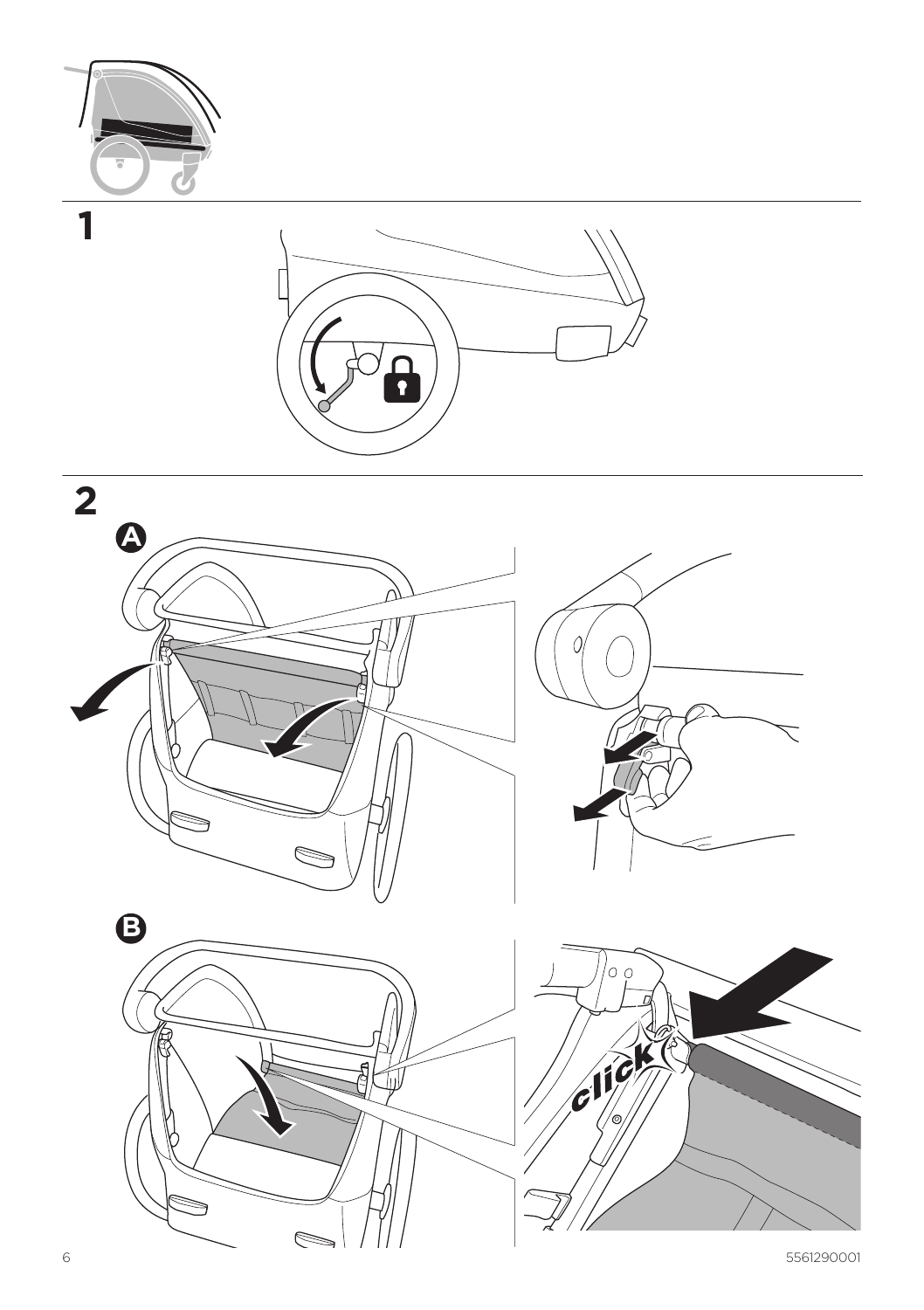





**34** $\overline{\mathbf{4}}$ 

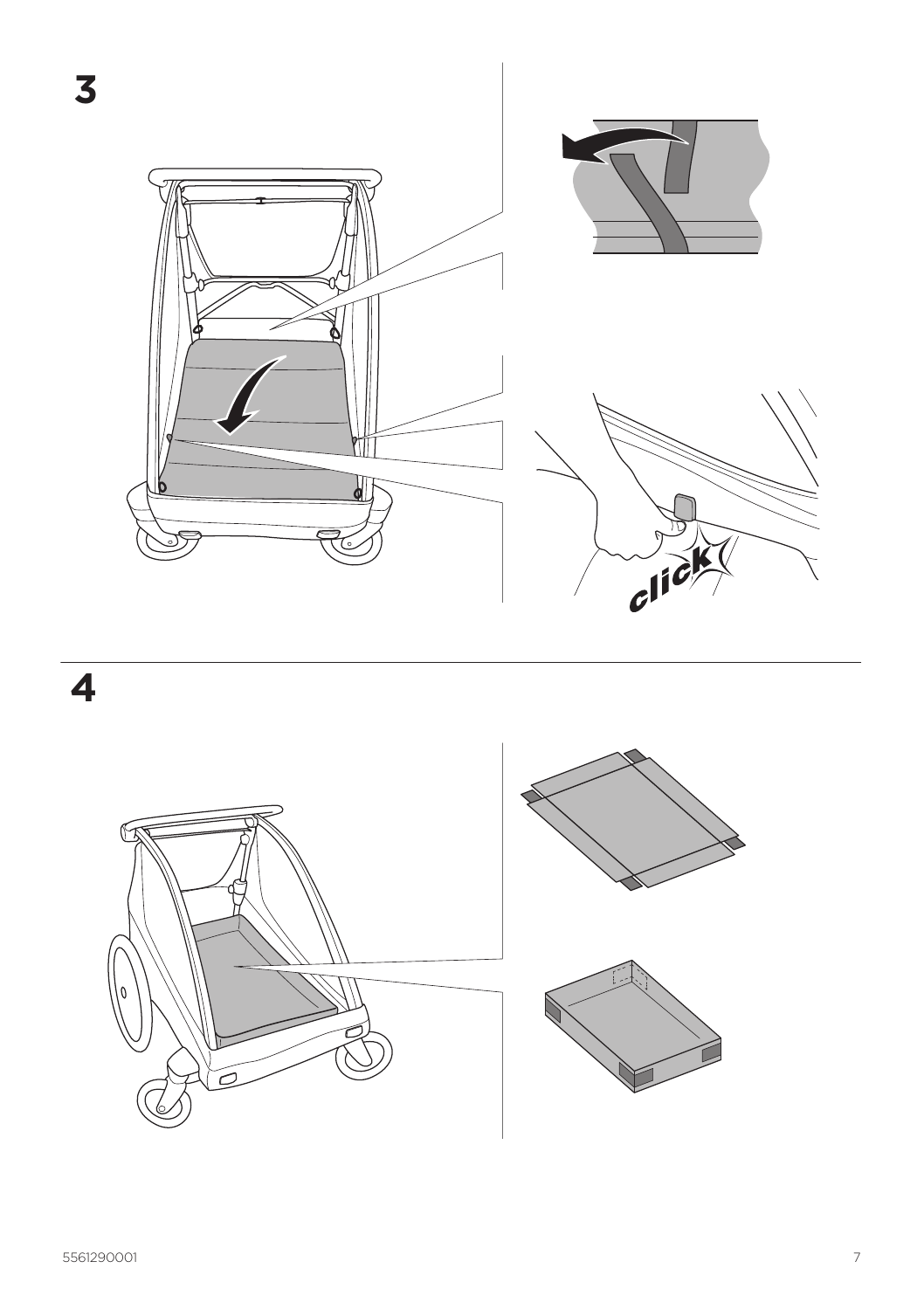

 $\hat{\boldsymbol{\theta}}$ 



 $\bullet$  x2





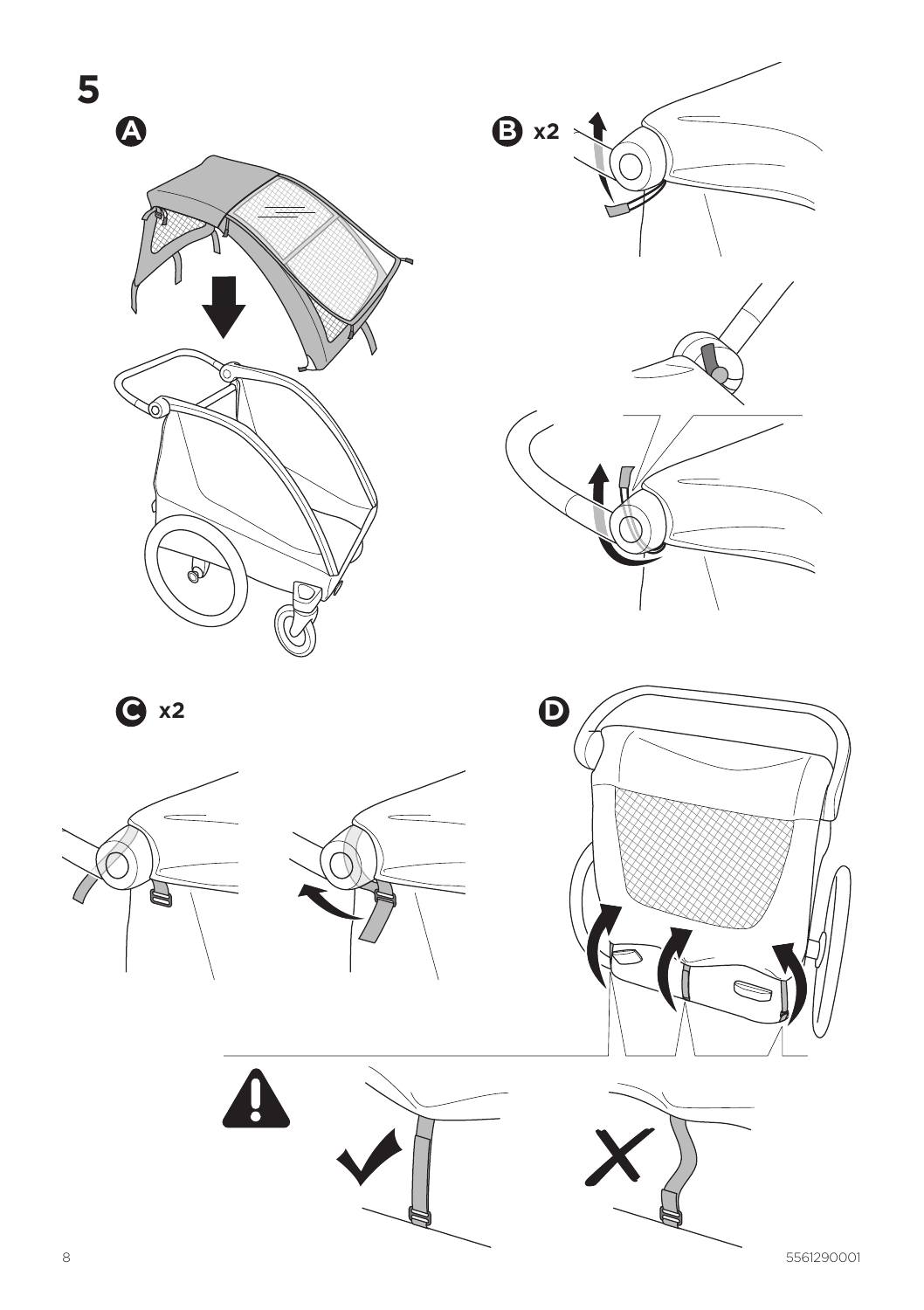











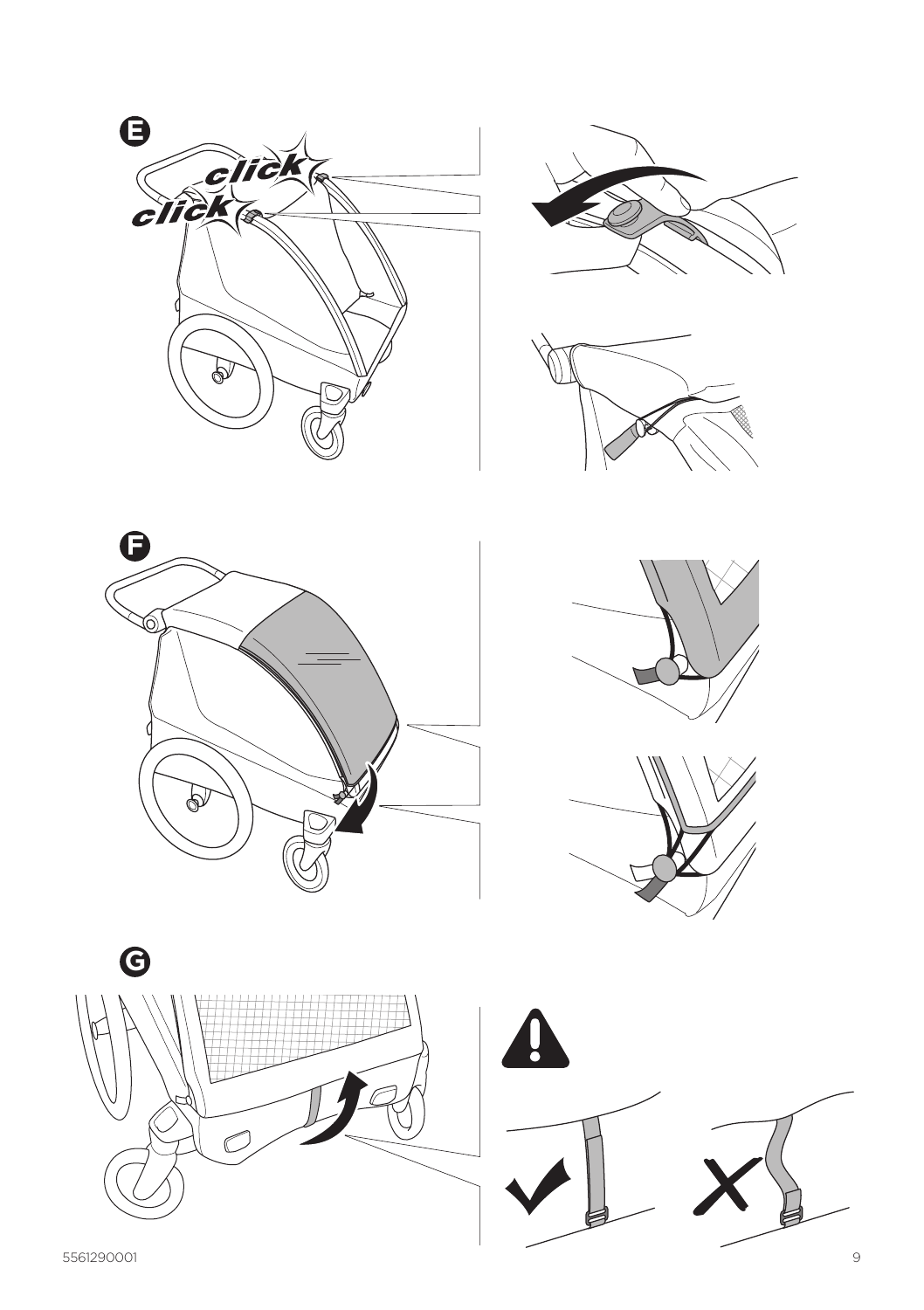



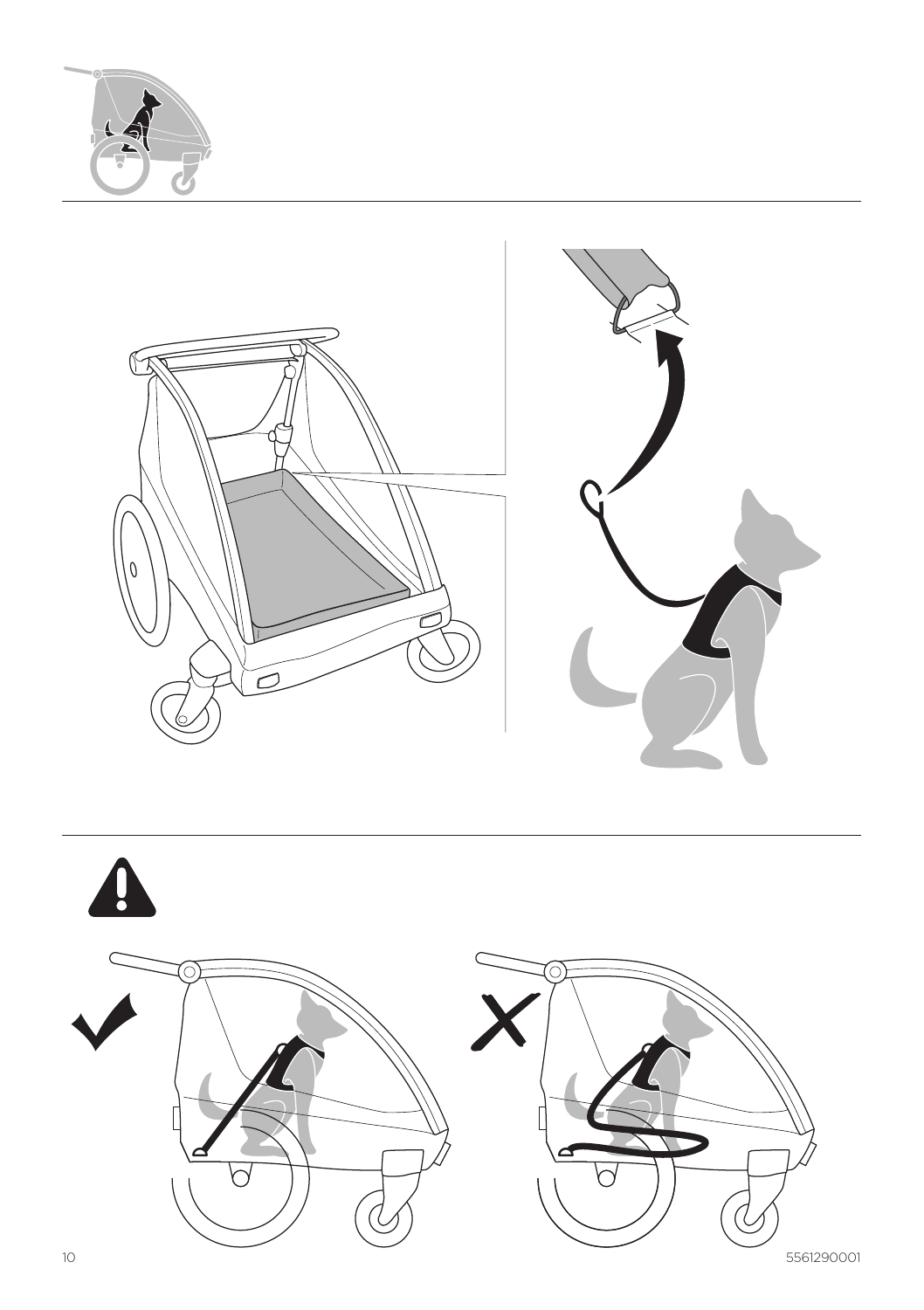





চ

X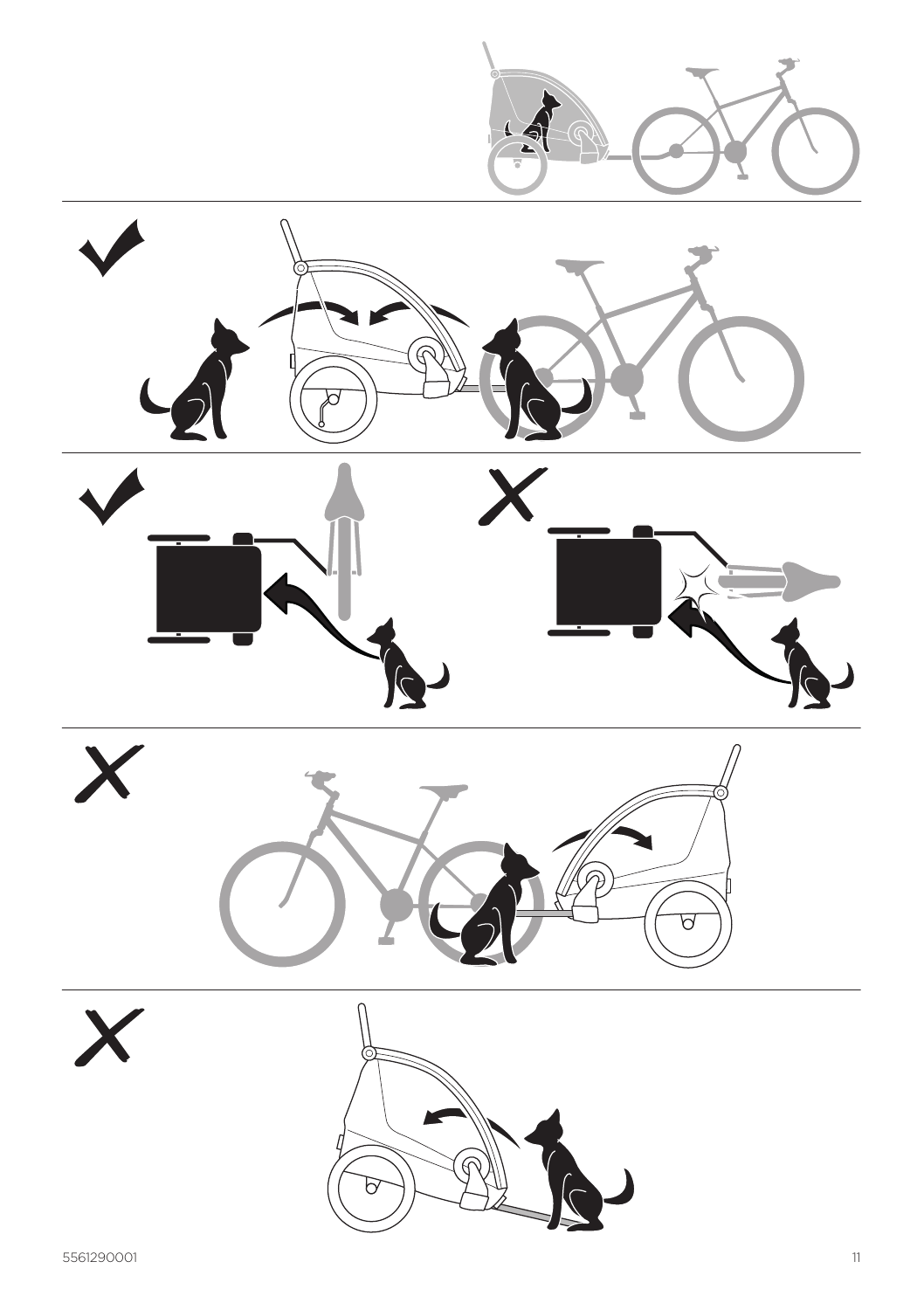





 $\ddot{\boldsymbol{\Theta}}$ 





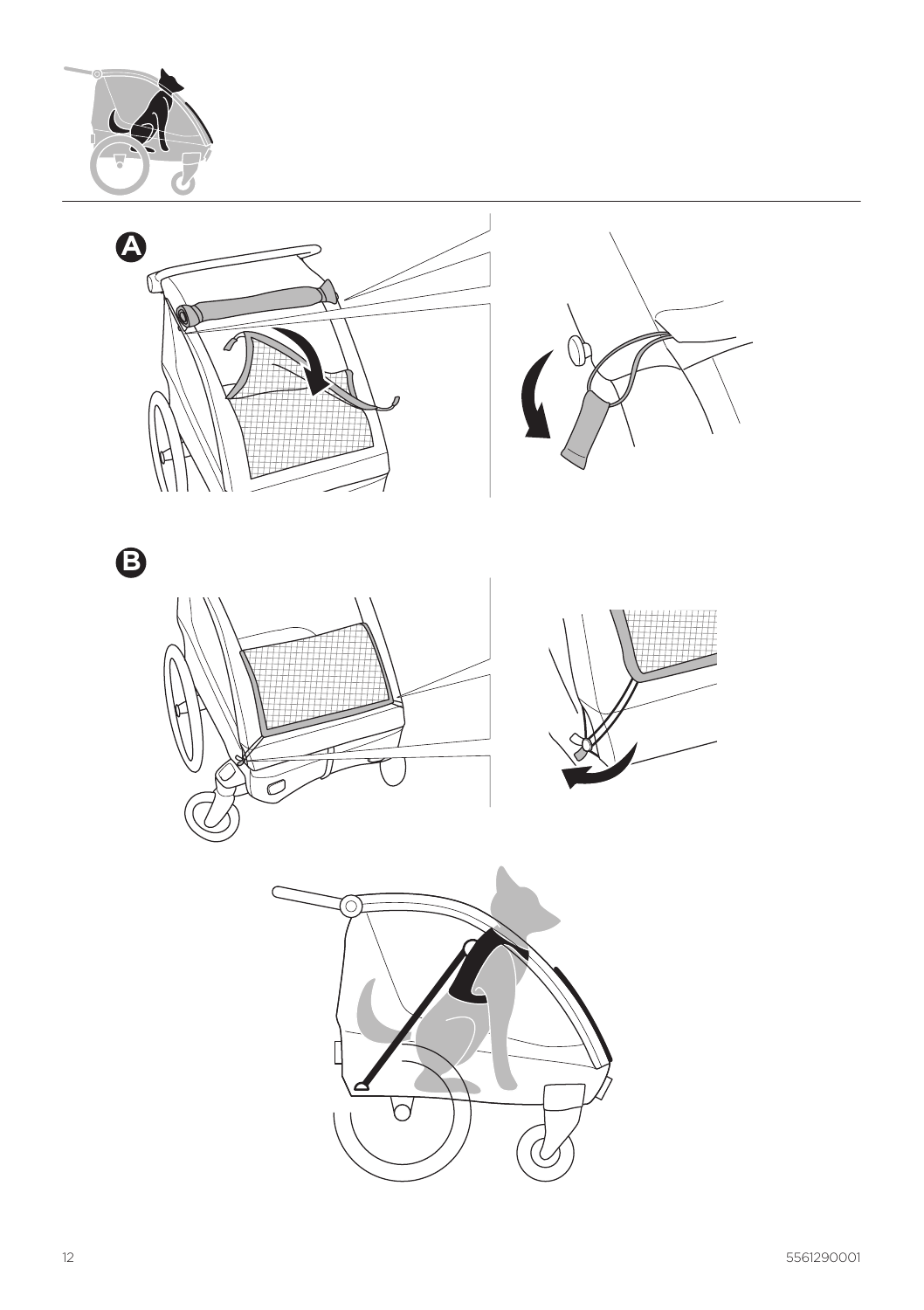

**EN** Conversion of Courier Trailer using Thule Courier Dog Trailer Kit is for animal use only. Do not use with children.

Thule Courier Dog Trailer Kit is only compatible with the Thule Courier Trailer.

**DE** Der Umbau des Thule Courier Anhängers mit dem Thule Courier Hundeanhänger-Kit ist nur für Tiere geeignet. Nicht mit Kindern verwenden.

Das Thule Courier Hundeanhänger-Kit ist nur mit dem Thule Courier kompatibel.

**FR** La conversion de la remorque Thule Courier à l'aide du Thule Courier Dog Trailer Kit est uniquement prévue pour les animaux. Ne pas utiliser avec les enfants.

Thule Courier Dog Trailer Kit est compatible uniquement avec Thule Courier.

**NL** Ombouw van de Thule Courier Trailer met de Thule Courier hondenfietskar-set is uitsluitend voor gebruik met dieren. Niet gebruiken met kinderen.

De Thule Courier hondenfietskar-set is uitsluitend geschikt voor de Thule Courier.

**ES** La conversión del remolque Thule Courier con el kit de remolque para perros Thule Courier es solo para uso animal. No lo use con niños.

El kit de remolque para perros Thule Courier solo es compatible con Thule Courier.

**PT** A conversão do trailer Thule Courier com o kit de trailer para cães para Thule Courier deve ser feita apenas para uso com animais. Não use com crianças.

O kit de trailer para cães para Thule Courier é compatível somente com o Thule Courier.

**IT** La conversione del rimorchio per bici Thule Courier con il relativo kit Thule Courier per cani è destinata esclusivamente agli animali. Non utilizzare per i bambini.

Il kit rimorchio per bici Thule Courier per cani è compatibile solo con Thule Courier.

**SV** Konvertering av Thule Courier-vagn med Thule Courier Dog Trailer Kit är endast avsett för djur. Använd inte tillsammans med barn.

Thule Courier Dog Trailer Kit passar endast till Thule Courier.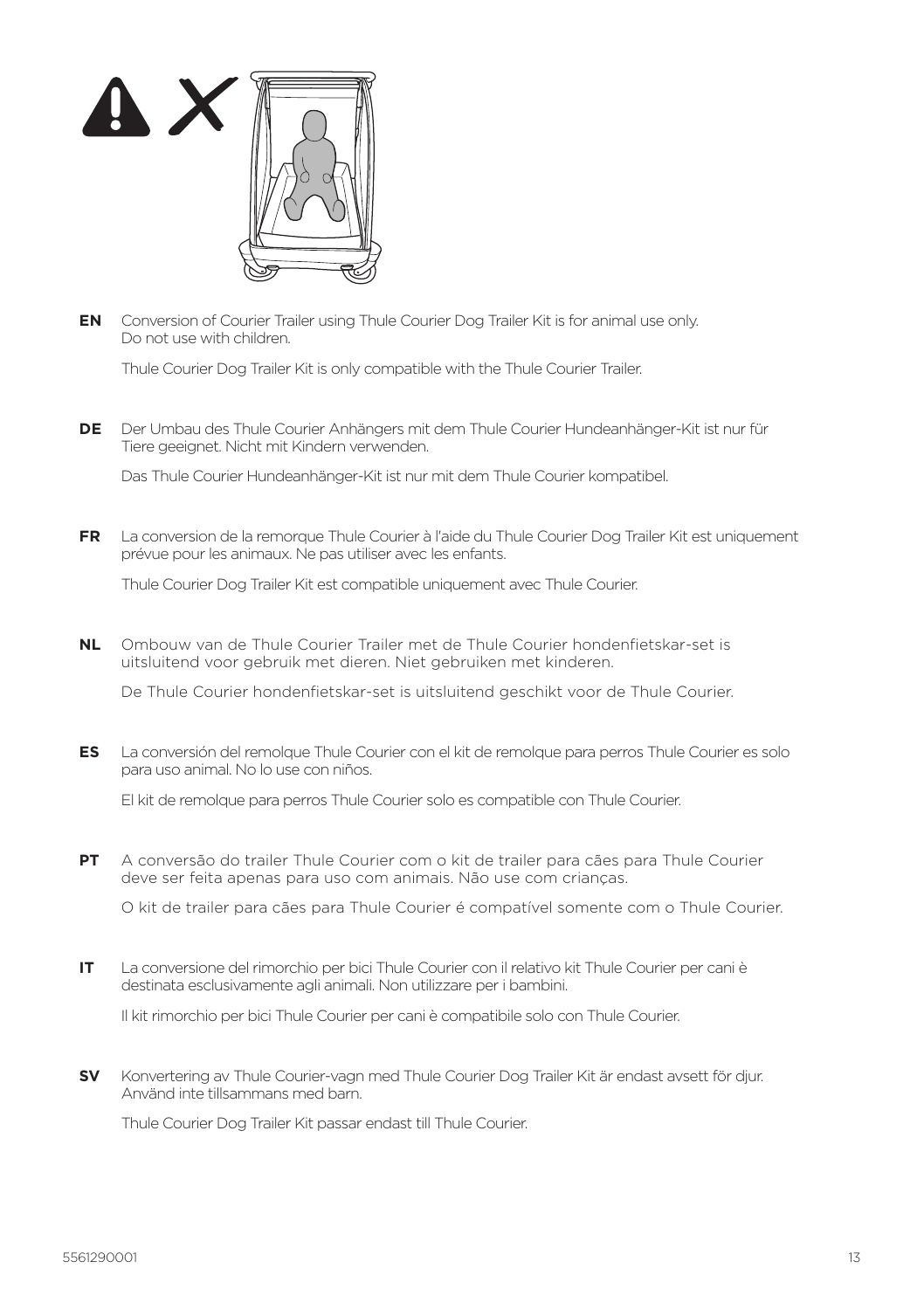**DK** Ombygning af Thule Courier trailer ved at bruge Thule Courier hundetrailer-sæt kun til dyr. Må ikke bruges til børn.

Thule Courier hundetrailer-sæt er kun kompatibel med Thule Courier.

**NO** Omgjøring av Thule Courier-vogn ved bruk av Thule Courier hundevognsett er kun til dyrebruk. Skal ikke brukes med barn.

Thule Courier hundevognsett er kun kompatibel med Thule Courier.

**FI** Thule Courier -koirakärryvarustesarjalla muutettu Thule Courier -lastenkuljetuskärry on tarkoitettu vain eläinten kanssa käytettäväksi. Älä käytä lasten kanssa.

Thule Courier -koirakärryvarustesarja on yhteensopiva vain Thule Courier -tuotteen kanssa

**IS** Breyting á Thule Courier-tengvagni með Thule Courier-hundatengivagnssetti er aðeins til notkunar með dýru. Notist ekki með börnum.

Thule Courier-hundatengisettið er aðeins samhæfanlegt við Thule Courier.

**ET** Thule Courier koera haagiseks kohandatud Thule Courier haagis on mõeldud kasutamiseks ainult loomadega. Ärge vedage sellega lapsi.

Koerahaagise komplekt Thule Courier ühildub ainult haagisega Thule Courier.

**LV** Thule Courier piekabes pārvēršana, izmantojot Thule Courier suņu piekabes komplektu, ir paredzēta tikai dzīvnieku vajadzībām. Nelietojiet to bērniem.

Thule Courier suņu piekabes komplekts ir saderīgs tikai ar Thule Courier.

**LT** Thule Courier priekabos pertvarkymas panaudojant Thule Courier šunims skirtą komplektą naudotinas tik gyvūnams vežti. Nenaudoti vaikams vežti.

Thule Courier šuns priekabos komplektas suderinamas tik su Thule Courier.

**RU** После переоборудование с помощью комплекта Thule Courier для перевозки собак прицеп Thule Courier можно использовать только для транспортировки животных. Его нельзя применять для перевозки детей!

Комплект Thule Courier для перевозки собак подходит только к модели Thule Courier.

**UK** Перетворення причепа Thule Courier за допомогою комплекту причепа для собак Thule Courier призначено лише для використання для тварин. Не використовуйте для дітей.

Комплект причепа для собак Thule Courier сумісний лише з виробами Thule Courier.

**PL** Konwersja przyczepki Thule Courier przy użyciu zestawu przyczepy dla psów Thule Courier jest przeznaczona wyłącznie do przewozu zwierząt. Nie używać do przewozu dzieci.

Zestaw przyczepki dla psów Thule Courier może być używany wyłącznie z przyczepką Thule Courier.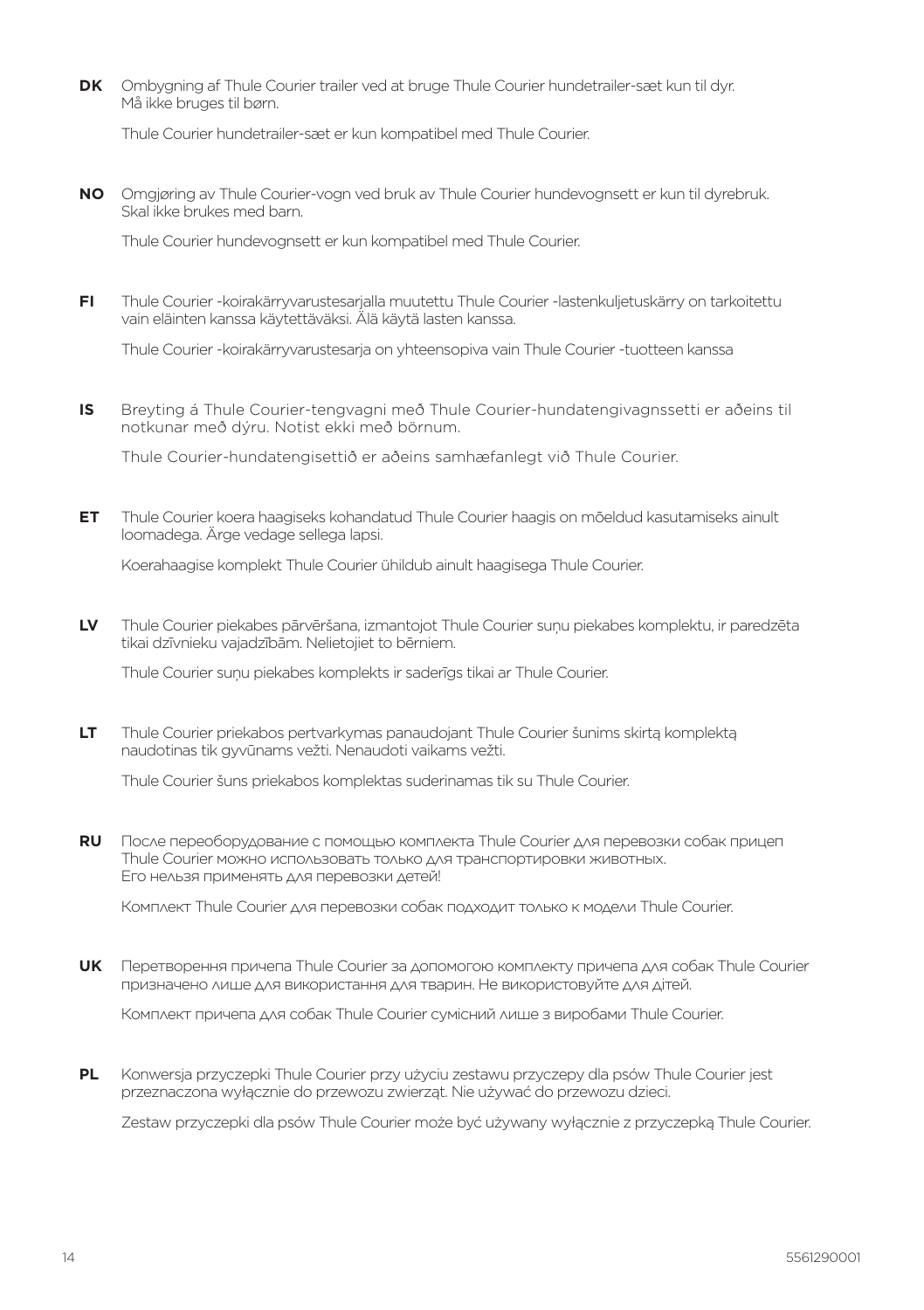**CS** Přestavba přívěsu Thule Courier pomocí soupravy přívěsu pro psy Thule Courier je určena pouze pro zvířata. Nepoužívejte pro děti.

Souprava přívěsu pro psy Thule Courier je kompatibilní pouze s přívěsem Thule Courier.

**HU** A Thule Courier kutyaszállító utánfutókészlettel átalakított Thule Courier utánfutó csak állati használatra való. Gyerekek szállításához ne használja.

A Thule Courier kutyaszállító utánfutókészlet csak a Thule Courier utánfutóval használható.

**RO** Conversia remorcii Thule Courier cu ajutorul kitului Thule Courier pentru remorca pentru câini este destinată doar transportului animalelor. A nu se utiliza pentru transportul copiilor.

Kitul Thule Courier pentru remorca pentru câini este compatibil doar cu Thule Courier.

**SK** Konverzia prívesu Thule Courier pomocou súpravy pre príves na psov Thule Courier je určená len pre zvieratá. Nepoužívajte s deťmi.

Súprava pre príves na psov Thule Courier je kompatibilná len s prívesom Thule Courier.

**SL** Predelava prikolice Thule Courier s kompletom za pasjo prikolico Thule Courier je primerna samo za živali. Ne uporabljajte je za otroke.

Komplet za pasjo prikolico Thule Courier je združljiv samo s prikolico Thule Courier.

**BG** Преобразуването на ремарке Thule Courier с помощта на комплект за ремарке за куче Thule Courier е само за животни. Да не се използва с деца.

Комплектът за ремарке за куче Thule Courier е съвместим само с количката Thule Courier.

**HR** Pretvaranje prikolice Thule Courier s pomoću kompleta za prikolice za pse Thule Courier namijenjeno je samo životinjama. Nemojte upotrebljavati za djecu.

Kompleta za prikolice za pse Thule Courier kompatibilan je samo s proizvodom Thule Courier.

**EL** Η μετατροπή του τρέιλερ Thule Courier χρησιμοποιώντας το κιτ τρέιλερ μεταφοράς σκύλου Thule Courier αφορά μόνο τη χρήση για τη μεταφορά ζώου. Να μη χρησιμοποιείται για τη μεταφορά παιδιών.

Το κιτ τρέιλερ μεταφοράς σκύλου Thule Courier είναι συμβατό μόνο με το Thule Courier.

**TR** Thule Courier römorku, Thule Courier köpek römorku kitiyle dönüştürüldüğünde yalnızca hayvanlarla kullanılmalıdır. Çocuklarla kullanmayın.

Thule Courier köpek römorku kiti yalnızca Thule Courier ile uyumludur.

**MT** Il-konverżjoni tat-trejler Thule Courier bl-użu tal-kitt tat-trejler tal-klieb Thule Courier hija biex jintuża għall-annimali biss. Tużahx għat-tfal.

Il-kitt tat-trejler tal-klieb Thule Courier huwa kompatibbli biss mat-Thule Courier.